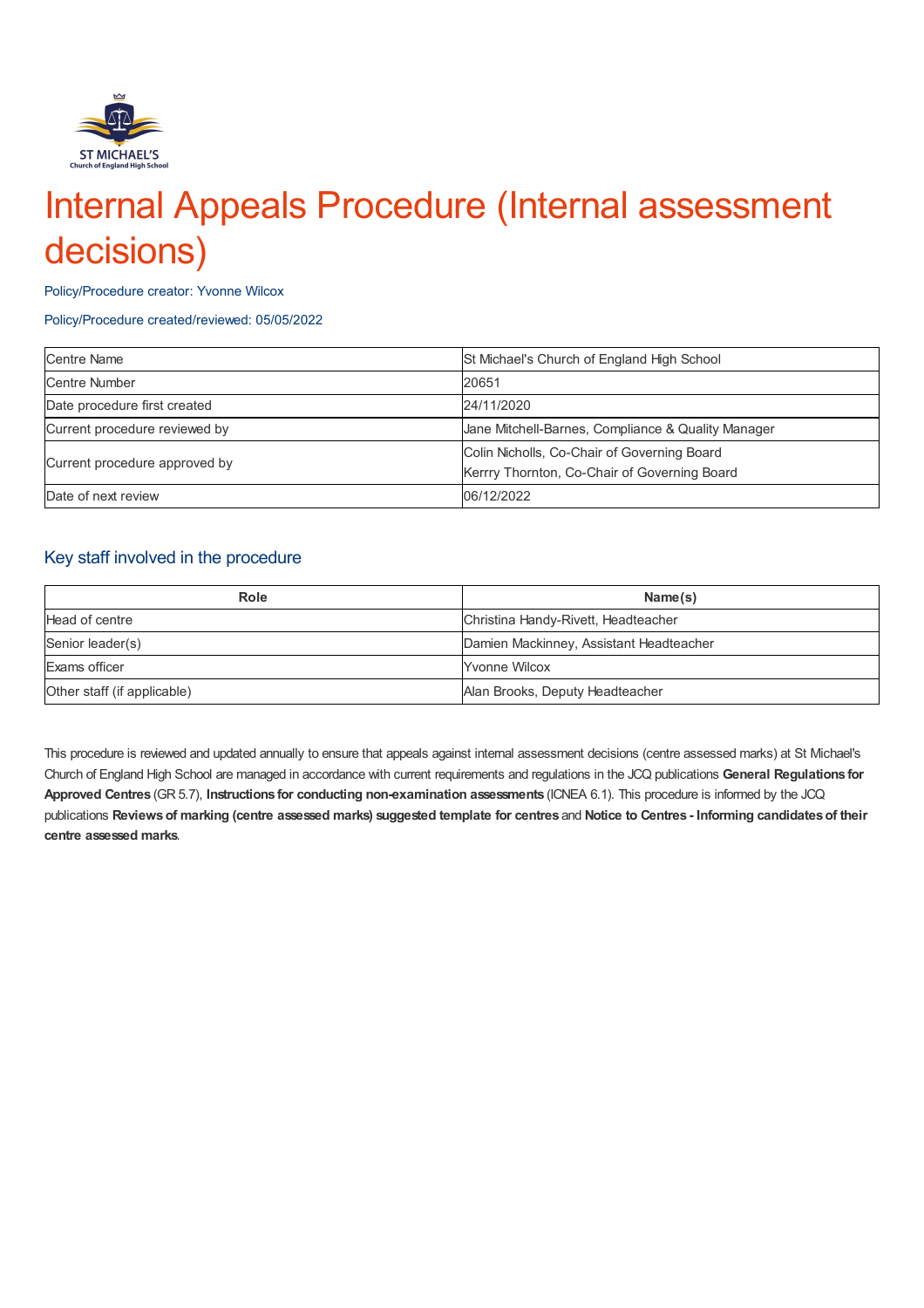## Introduction

Certain qualifications contain components of non-examination assessment (or units of coursework) which are internally assessed (marked) by St Michael's Church of England High School and internally reviewed/standardised. The marks awarded (the internal assessment decisions) which contribute to the final grade of the qualification are then submitted by the deadline set by the awarding body for external moderation.

The moderation process carried out by the awarding body may result in a mark change, either upwards or downwards, even after an internal review. The internal review process is in place to ensure consistency of marking within the centre, whereas moderation by the awarding body ensures that centre marking is line with national standards. The mark submitted to the awarding body is subject to change and should therefore be considered provisional.

The qualifications delivered at St Michael's Church of England High School containing components of non-examination assessment/units of coursework are:

- GCSE
- $B = BTEC$
- WJEC Vocational Award
- OCR Entry Level

## Purpose of the procedure

The purpose of this procedure is to confirm the arrangements at St Michael's Church of England High School for dealing with candidate appeals relating to internal assessment decisions.

This procedure ensures compliance with JCQ regulations which state that centres must:

- have in place and be available for inspection purposes, a written internal appeals procedure relating to internal assessment decisions and to ensure that details of this procedure are communicated, made widely available and accessible to all candidates
- before submitting marks to the awarding body inform candidates of their centre assessed marks and allow a candidate to request a review of the centre's marking

#### Principles relating to centre assessed marks

The head of centre/senior leader(s) at St Michael's Church of England High School will ensure that the following principles are in place in relation to marking the work of candidates:

- A commitment to ensuring that whenever teaching staff mark candidates' work, that this is done fairly, consistently and in accordance with the awarding body's specification and subject-specific associated documents
- (updated 2021/22) All centre staff follow a robust Non-examination Assessment Policy (for the management of non-examination assessments). This policy details all procedures relating to non-examination assessments for relevant qualifications delivered in the centre, including the marking and quality assurance/internal standardisation processes which relevant teaching staff are required to follow
- Candidates' work will be marked by staff who have appropriate knowledge, understanding and skill, and who have been trained in this activity
- A commitment to ensuring that work produced by candidates is authenticated in line with the requirements of the awarding body. Where a number of subject teachers are involved in marking candidates' work, internal moderation and standardisation will ensure consistency of marking
- (updated 2021/22) On being informed of their centre assessed mark(s), if candidates believes that the above procedures were not followed in relation to the marking of their work, or that the assessor has not properly applied the marking standards to their marking, then they may make use of the internal appeals procedure below to consider whether to request a review of the centre's marking

Additional centre-specific principles: